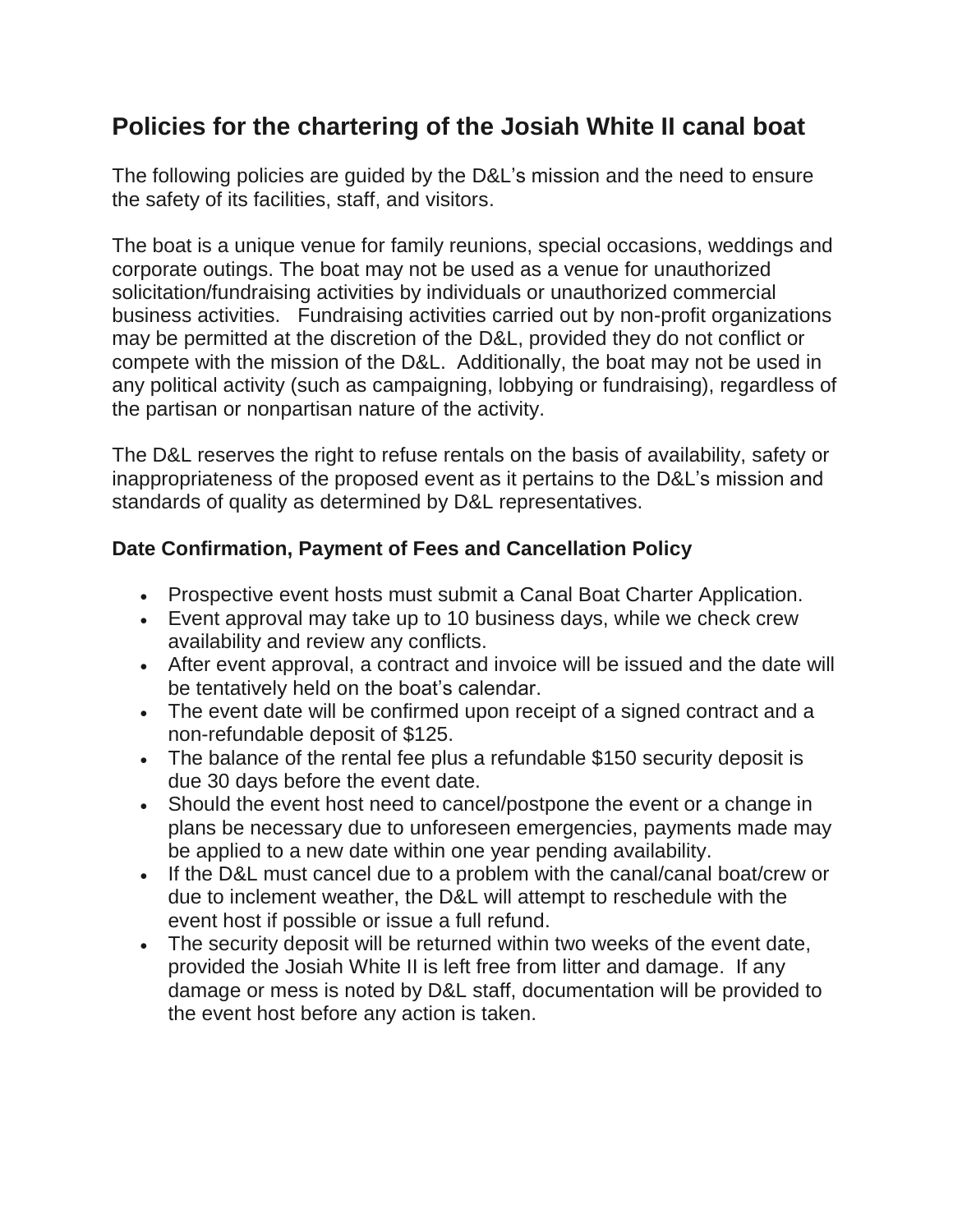#### **Weather**

The Josiah White II cannot be operated if there is the threat of thunderstorms or high winds. The boat can operate in the rain. The D&L reserves the right for its staff to cancel or modify a charter at any point (even after the boat is underway) if a weather threat arises.

## **Group Size**

The Josiah White II can comfortably hold 65 guests. Larger groups may be accommodated depending on the nature of the event and group composition. The event host must inform the D&L of their headcount one week prior to the event date.

## **Availability**

The Josiah White II is available for charter cruises from May through October, subject to the availability of its crew and provided it does not conflict with other operations. As the boat is difficult to operate in the dark, event times are dictated by the setting of the sun. For instance, a one-hour charter in June must leave the dock no later than 7:00pm and a two-hour charter in September must depart by 5:00pm.

## **Accessibility**

The Josiah White II's dock is located 650ft up a paved path from Hugh Moore Park's main parking area, where handicapped parking spaces are available. With prior arrangement, D&L staff can allow a vehicle to drop individuals closer to the museum. The boat can accommodate wheelchairs. It has a lift to the lower level and one accessible restroom. To ensure a satisfactory experience, the event host shall inform the D&L prior to the event if any of their guests have accessibility needs.

#### **Event Marketing**

All public releases of information related to the event (press releases, social media posts, printed materials, etc.) must receive approval from the D&L. Private invitations and other communications do not need to be approved, but the event host is encouraged to consult the D&L regarding wording for directions and other instructions.

The event host is not to promote the event as a D&L or National Canal Museumsponsored event.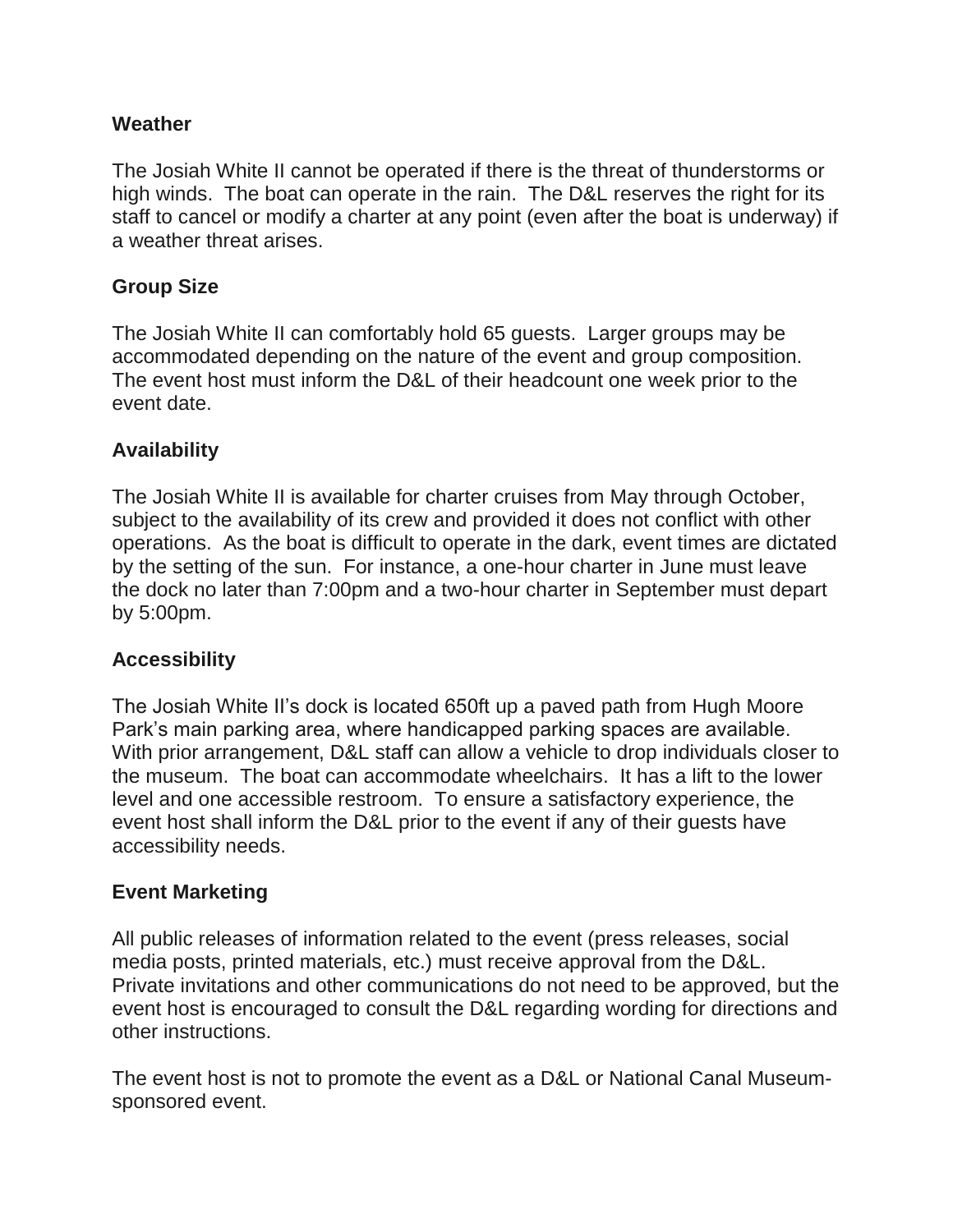# **Conduct**

One person from the event hosts' party must be identified as the person in charge. The event host shall conduct the event in an orderly manner in full compliance with all acceptable laws, ordinances and regulations and in accordance with all policies established by the D&L.

The D&L reserves the right to conclude the charter at any time due to inappropriate or undesirable behavior by the event host or guests as determined by D&L Staff. Such conclusion will result in the forfeiture of all monies paid to the D&L by the client.

## **D&L Staff**

The D&L will provide at least four staff members during the charter (two of whom will be onboard at all times). Their primary function is to safely operate the canal boat in accordance with Coast Guard safety regulations and ensure the safety of all guests. Their instructions must be accepted and adhered to by the event host and guests. If requested in advance, a staff member can deliver an interpretive talk about the history of the Lehigh and Delaware Canals.

## **Deliveries**

Deliveries of food, drinks, decorations, or other items for the charter must be coordinated in advance with the D&L.

## **Decorations**

All plans for décor on the boat must be communicated to the D&L prior to the event and are subject to approval.

- No open flames are permitted on the boat. LED battery-operated candles are an acceptable alternative.
- Decorations cannot be affixed in any way that may cause damage to the boat or that impede the operation of the boat (i.e. décor that blocks the captain's line of sight).
- Decorations must be removed immediately following the event's conclusion.
- Decorations that are messy or environmentally unfriendly are prohibited (confetti, glitter, etc).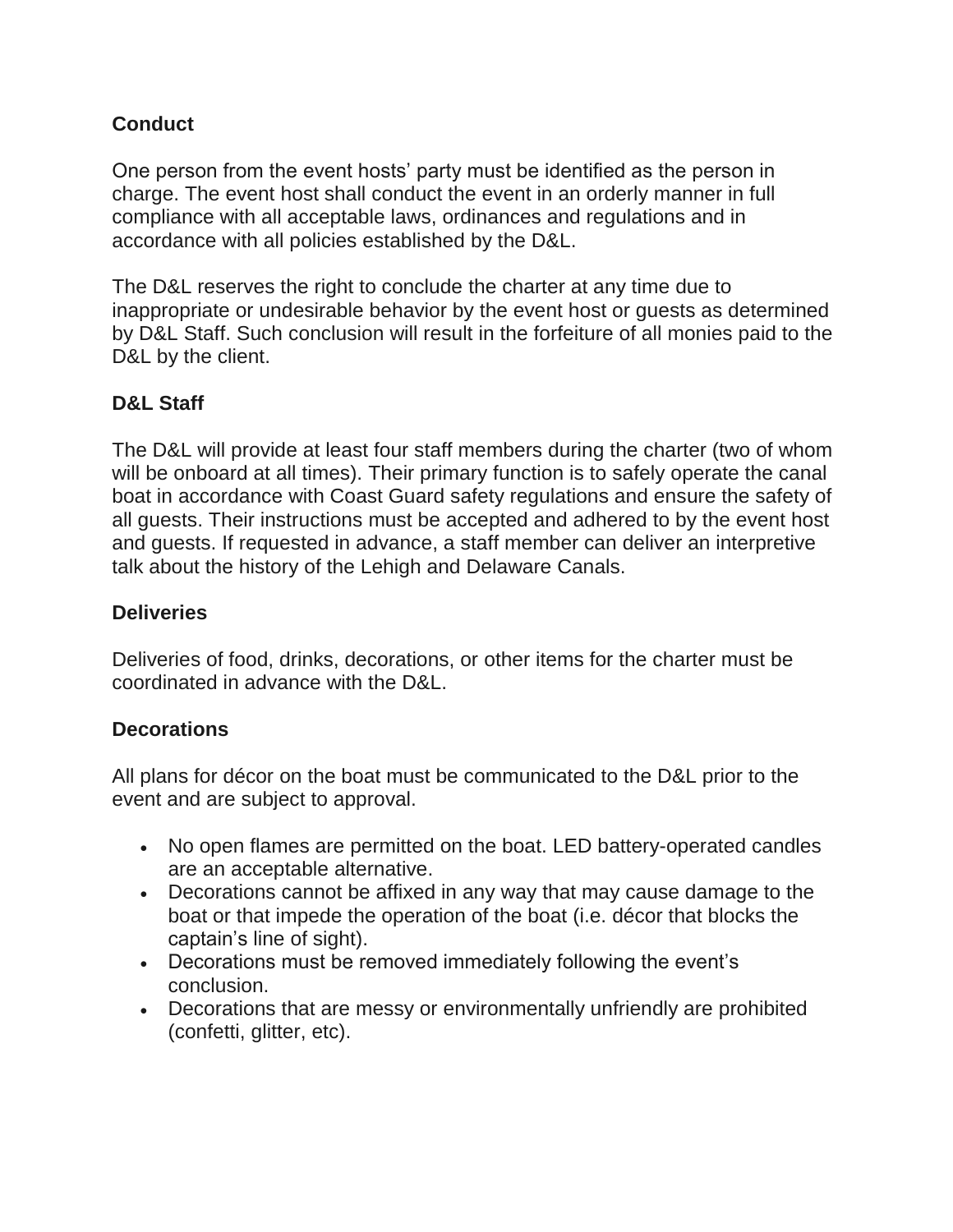#### **Music / Entertainment**

When a band or amplified music is planned, sound levels will be kept at an acceptable level as determined by D&L Staff. Power needs for amplified music or other entertainment must be communicated to the D&L prior to the event in order to insure that sufficient power is available. It is recommended that you have your musicians get in touch with the D&L directly to make arrangements for performing on the boat.

## **Smoking**

Smoking is not permitted aboard the Josiah White II.

## **Animals**

Only designated service animals are allowed on board the Josiah White II. Event hosts are responsible for cleaning any messes created by service animals.

#### **Alcoholic Beverages**

The D&L allows the consumption of wine, beer, and similar alcoholic beverages aboard the Josiah White II. Hard liquors are not permitted.

For private events, one individual representing the event host will regulate the consumption of alcoholic beverages by all guests attending the event.

For events open to the public, the event host is responsible for providing a licensed bartender (RAMP Certified) for those events where alcoholic beverages are served.

Bartenders and all persons responsible for alcoholic beverages must not provide alcohol to a minor (anyone under 21 years of age) or anyone showing signs of inebriation.

The event host is advised that he/she or his/her caterer must comply with all applicable laws and liquor regulations and acquire all permits required by the laws of the Commonwealth of Pennsylvania or other government agencies. In this regard, the event host is required to indemnify, protect and hold harmless the D&L and its respective officers, agents and employees from and against any and all losses, costs, claims, demands and expenses arising out of the event host's use of the D&L's facilities resulting from the provision of alcoholic beverages at the event.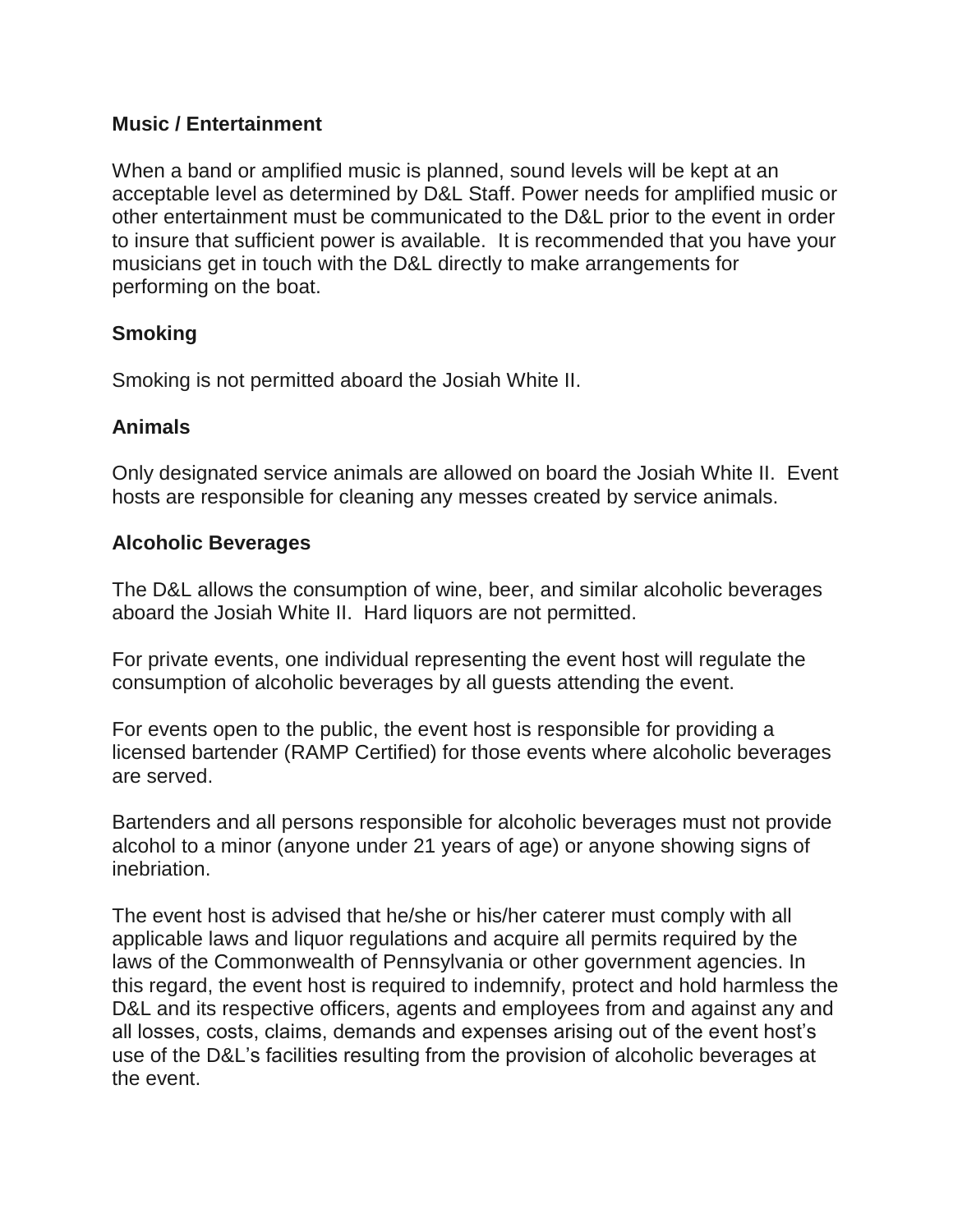#### **Insurance**

In order to be considered for use of the Josiah White II, the event host must agree to assume financial liability for any damage to or loss of objects or property belonging to the D&L and for any personal injury incurred as a result of such use. Toward that end, you, at your expense, agree to obtain insurance with a company authorized to do business in Pennsylvania and satisfactory to the D&L, against claims for bodily injury or property damage under a policy of general public liability insurance in an amount not less than \$1,000,000 for bodily injury and for property damage.\*

Such policy shall include host liquor liability coverage if liquor is served and shall insure you and shall name D&L, its officers, trustees, employees, and agents as additional insured.

You shall furnish the D&L with a certificate of such insurance at least 14 days prior to the date of your event.

\*If your current insurance limits are not adequate, contact your insurance agent to temporarily increase your coverage for the day of your event.

#### **Food**

There are no kitchen facilities aboard the Josiah White II. All food must be preprepared and brought on board. Restroom sinks are available for handwashing only.

For private events, event hosts may self-cater their event. Event hosts are responsible for maintaining proper food safety standards. Power needs for small appliances (crockpots, coffee urns, etc.) must be communicated to the D&L prior to the event in order to insure that sufficient power is available. The use of sterno is restricted to caterers approved by the D&L.

Caterers must be approved by the D&L at least 30 days prior to the event. The D&L can provide you with a list of pre-approved caterers upon request.

The D&L will supply tables and benches. The event host or caterer is responsible for tablecloths, plates, utensils, ice, coolers, and other items required to properly service the event.

The event host/caterer must remove everything brought onto the boat including trash, debris, leftover food and unused bags of ice immediately following the